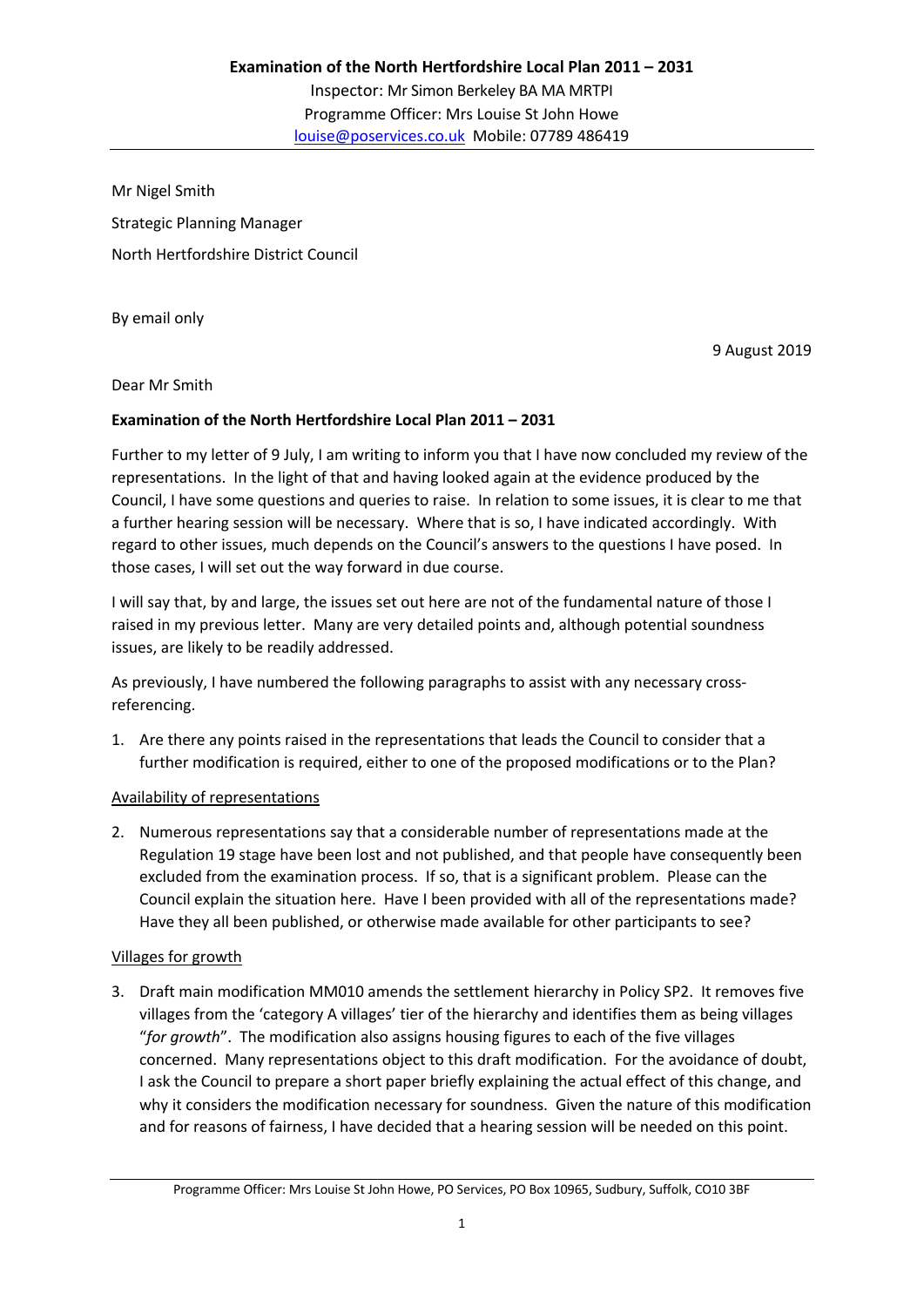### London Luton airport

4. It appears that plans for London Luton Airport have progressed since the hearing sessions were closed. London Luton Airport Ltd has announced its preferred option for the airport's growth – to expand the airport from its current cap of 18 million passengers per annum (mppa) to 32 mppa, which involves the construction of a second terminal to the north of the runway. How certain are these plans and what is the likely timescale involved? Are there any respects in which these plans affect the soundness of the Local Plan or the robustness of the evidence base underpinning it, for example in relation to traffic? Will it be necessary for the airport expansion plans to take account of the development included in the Plan, and the traffic associated with it?

### Optional technical standards

5. Through Policies SP9 and D1, the Plan seeks to require adherence to the Government's optional national technical standards for water efficiency and the nationally-described internal space standards for dwellings. As you know, for such policies to be sound, they must be supported by clear evidence of need and evidence that viability has been considered. Following discussion at the hearings, and in the light of the representations, I remain concerned about the justification for this. Notwithstanding the Council's paper [HOU12], I am presently not persuaded that adequate evidence has been produced to support the inclusion of these aspects of Policies SP9 and D1. I therefore invite the Council to consider its position. In short, the Council should either seek to produce the evidence required, or it should propose to delete the requirements from the Plan.

# Education provision

- 6. I note the comments from the County Council as the Local Education Authority ('the LEA') about education provision including, but not limited to, those about the Stevenage area. However, I am unfortunately struggling to fully understand the present position. From my reading of the representation, it appears that the LEA's calculations about the number of secondary school forms of entry required have shifted. But I am not entirely clear on this and I presently do not know the Council's reaction. I would therefore be grateful if the Council would provide a concise explanatory paper updating me on all of this, addressing all of the LEA's comments concerning education provision. This should, ideally, be drawn up with the LEA and clearly highlight the current differences between the position of the Council and the LEA. A position statement, Statement of Common (and uncommon) Ground, or a Memorandum of Understanding would be of considerable assistance. Until I fully understand the present position of the two authorities, I cannot tell whether a further hearing will be necessary on this issue – although unfortunately I suspect it likely will be.
- 7. In relation to site KB4, draft main modification MM288 clarifies that land north of Watton Road will be reserved for long term secondary education needs. Should draft modification MM178 therefore include deletion of the reference to an 'all -through' school, for consistency?
- 8. Among other things, draft main modifications MM224 to MM227 introduce to sites CD1, CD2, CD3 and CD5 in Codicote requirements relating to the provision of land on site CD5 for the expansion of the existing school to accommodate the additional pupils arising from each of the four sites involved. In short, site CD5 must be developed first and dwellings on the other sites cannot be occupied until the land for school expansion on site CD5 is secured. Concerns have been raised that this approach leaves delivery on sites CD1, CD2 and CD3 dependent on site CD5

Programme Officer: Mrs Louise St John Howe, PO Services, PO Box 10965, Sudbury, Suffolk, CO10 3BF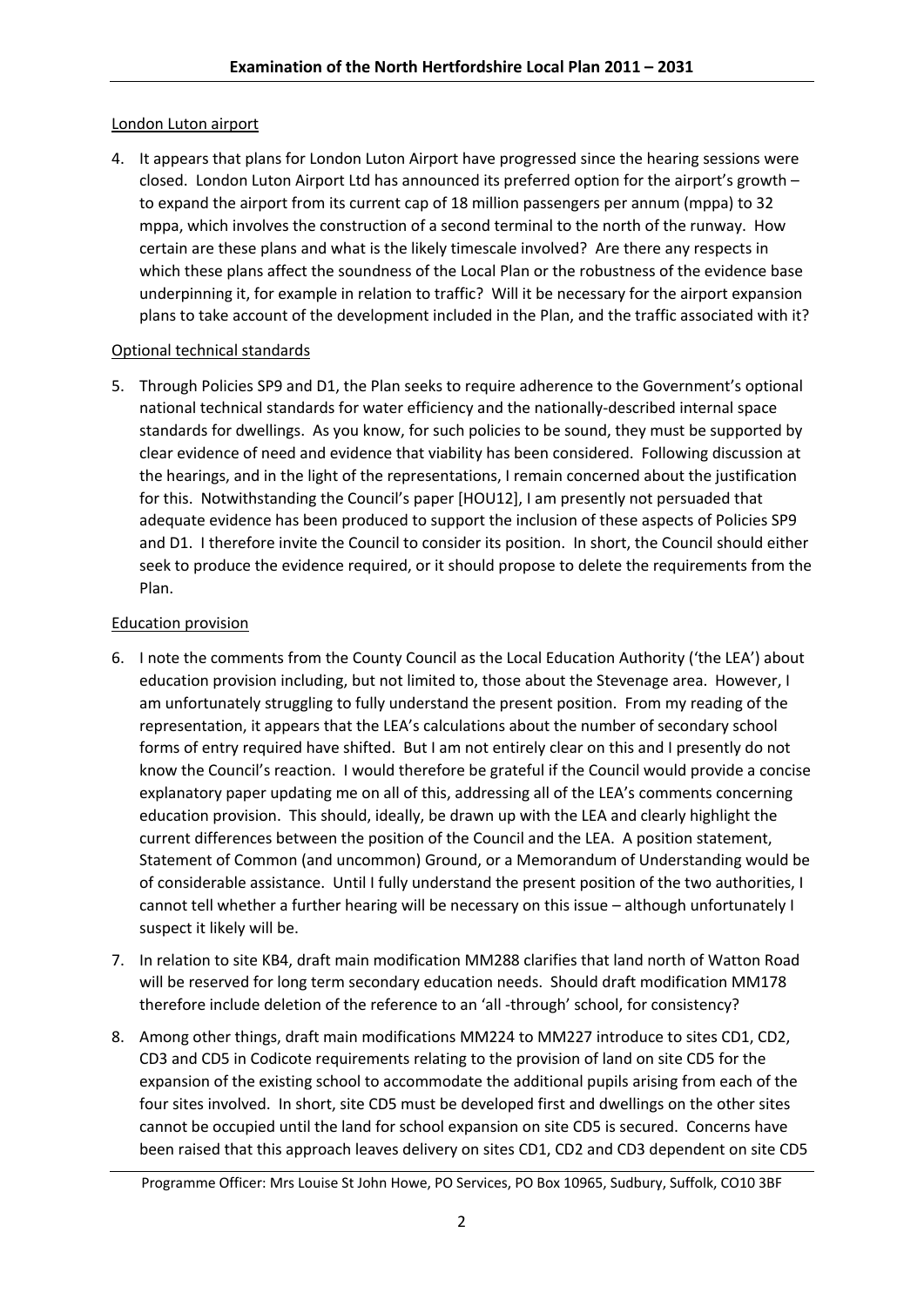being developed, and that this could either prevent or delay delivery. I have some concerns in this regard. On behalf of Taylor Wimpey North Thames, the *Education Impact Assessment Report* (25 February 2019) by EPDS Consultants considers alternative options. The representation from Warden Developments suggests a change to the wording of the draft modification. It would assist me considerably to know the Council's position on this. It would also help to know the Council's view about whether, if land on site CD5 or elsewhere is necessary, that land should be specifically allocated for the school in the Plan. My aim here is to ensure that the most appropriate strategy is taken to the provision of school places in Codicote, and to have adequate confidence in the delivery of housing proposed.

9. The Chair of Governors of Knebworth Primary and Nursery School has raised concerns about primary school capacity in the Knebworth area. What is the Council's position on this? Is this among the issues raised by the LEA?

# Retail and town centres

- 10. A number of proposed modifications, and particularly draft modification MM017, add specificity about the level and location of new retail floorspace. Some representations have suggested that greater flexibility is necessary in relation to Letchworth and Hitchin and, if I understand things correctly, that new town centre strategies are now being drawn up. I would be grateful to know the Council's stance on this, and especially whether or not it is necessary for soundness to modify the policies concerned. Does the Plan, and draft modification MM306, still reflect the Council's aspirations for Letchworth town centre, and does draft modification MM262 still reflect the Council's aspirations for Hitchin town centre? If there are uncertainties at present, might a commitment to reviewing the Plan's retail policies at an early stage be necessary for effectiveness?
- 11. Draft modification MM017 earmarks 6,800 square metres gross of retail floorspace for 'urban extensions'. As I understand it from draft modification MM020, these are the 'urban extensions' to Baldock and the East of Luton. Is that correct, and is it necessary for effectiveness to add clarification either to Policy SP4 or to the text in draft modification MM020?

### Historic and natural environment

- 12. Historic England has raised a few issues, and it would assist me to know the Council's position on each. I will say that it presently seems to me that wording proposed through draft modification MM056 for Policy SP13 does not properly reflect paragraphs 132 to 135 of the 2012 NPPF, particularly in relation to the two-pronged approach concerning substantial harm and less than substantial harm to the significance of a designated heritage asset. I ask the Council to look again at this. In my experience, this is commonly an area of difficulty, and local authorities sometimes find the best way to be consistent with national policy on this point is to repeat it.
- 13. Does paragraph 4.200 of the Plan correctly identify the extent of Forster Country?
- 14. Introduced through draft modification MM157, Policy NEx refers to the Chilterns AONB. Policy NE3 is specifically about the AONB. Neither explicitly refers to the great weight that national policy says should be given to conserving landscape and scenic beauty in AONBs. Should they? In addition, how do these policies distinguish between the hierarchy of international, national and locally designated sites as set out in paragraph 113 of the 2012 NPPF, to ensure that protection is commensurate with their status?

Programme Officer: Mrs Louise St John Howe, PO Services, PO Box 10965, Sudbury, Suffolk, CO10 3BF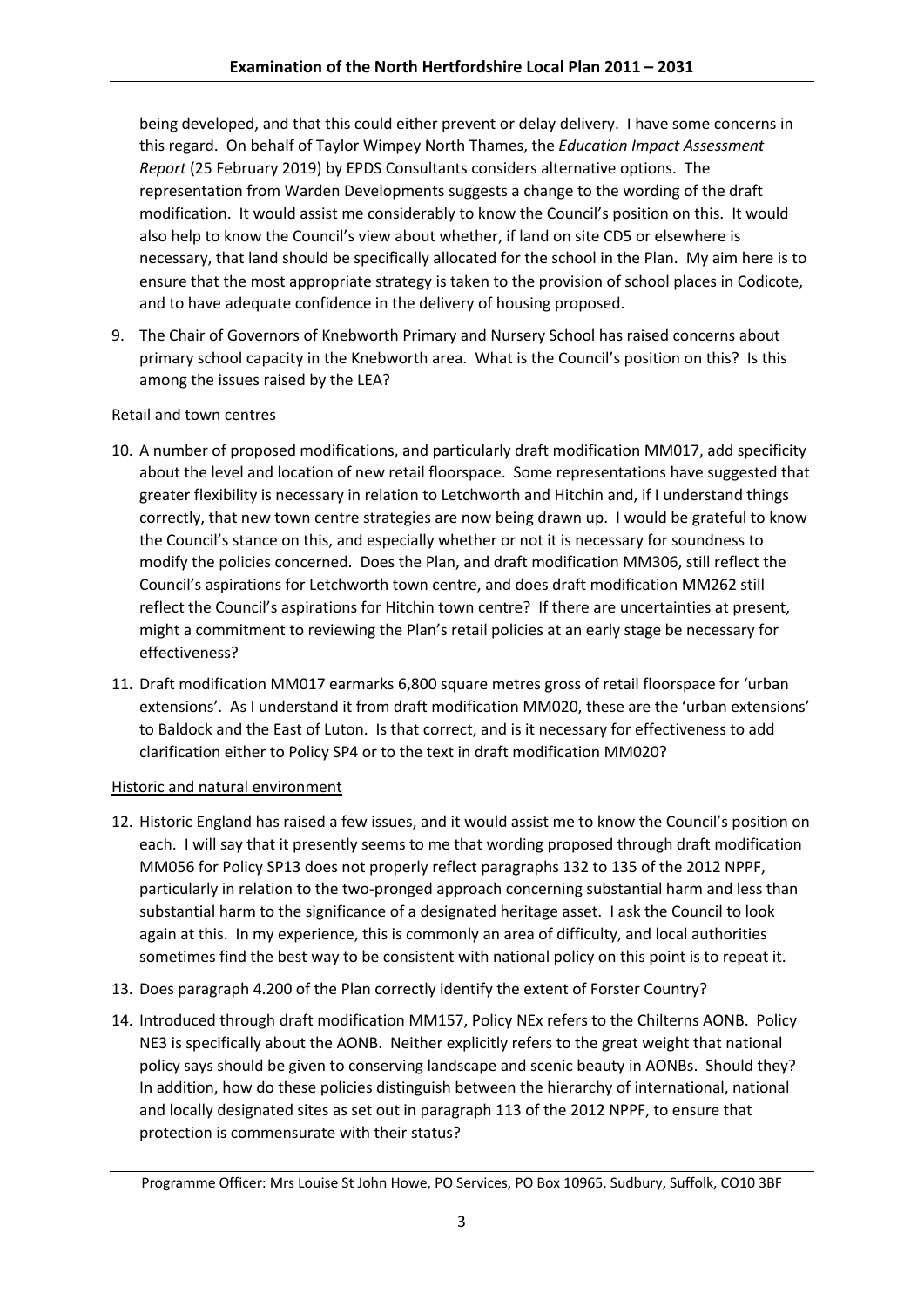### Strategic sites and employment issues

- 15. In relation to Policy SP3 d, draft modification MM014 clarifies that an appropriate amount of employment land will be sought by the Council through the masterplanning of allocated housing sites on the edge of the district. I am not clear about the need for such a contribution to the employment land supply, or the quantum involved. In addition, I have reservations about the effectiveness of the draft modification as presently worded. Should it include at least some indication of the amount and/or type of employment uses required?
- 16. Is it intended that Policy ETC1 would allow a Household Waste Recycling Centre and a depot on site BA10? If so, does it?
- 17. In relation to masterplans to be produced for strategic sites, draft modification MM057 says that "… *the masterplan will normally be provided before or at outline application stage. It will be secured through conditions and/or a legal agreement*". For effectiveness, should the latter sentence say "*Adherence to the masterplan will be secured through conditions and/or a legal agreement*"?
- 18. Is there any inconsistency between the wording of Policy ETC2, proposed through draft modification MM090, and the policies for strategic allocations, in relation to employment generating uses? Should text be added to include strategic housing allocations as appropriate locations for some employment generating uses?
- 19. In the light of the representation from Anglian Water concerning draft modification MM057, is it necessary for soundness to ensure that the masterplans for the strategic sites include flood risk and drainage measures?

### Other matters

- 20. Does the Key Diagram illustrate the proposed amendments to the Green Belt boundary?
- 21. One representation indicates that site RD1 in Reed is subject to a legal covenant restricting its occupation. Is that right, and if so, is the site deliverable or developable?
- 22. Draft modification MM367 introduces to Policy WY1 a requirement for consultation with Stevenage Borough Council in relation to flood risk issues. Is that necessary for soundness?
- 23. There appears to be inconsistency between draft modifications MM010 and MM366 in respect of the housing figures for Little Wymondley. I ask that this be clarified and rectified if necessary.
- 24. I note that the Local Transport Plan 4 has now been published. Does this have any bearing on the soundness of the Plan, and are any modifications necessary for effectiveness in this regard?
- 25. Should draft modification MM043 be amended to reflect the national requirement to undertake a review of the Plan every five years to see if the Plan needs to be updated?
- 26. Sport England objects to draft modification MM300 regarding Policy LG4. Is it necessary for soundness?

### The way forward

As I said in my previous letter, I cannot second guess how long it may take the Council to address the questions I have set out above, or to undertake the actions I previously identified. I would therefore

Programme Officer: Mrs Louise St John Howe, PO Services, PO Box 10965, Sudbury, Suffolk, CO10 3BF